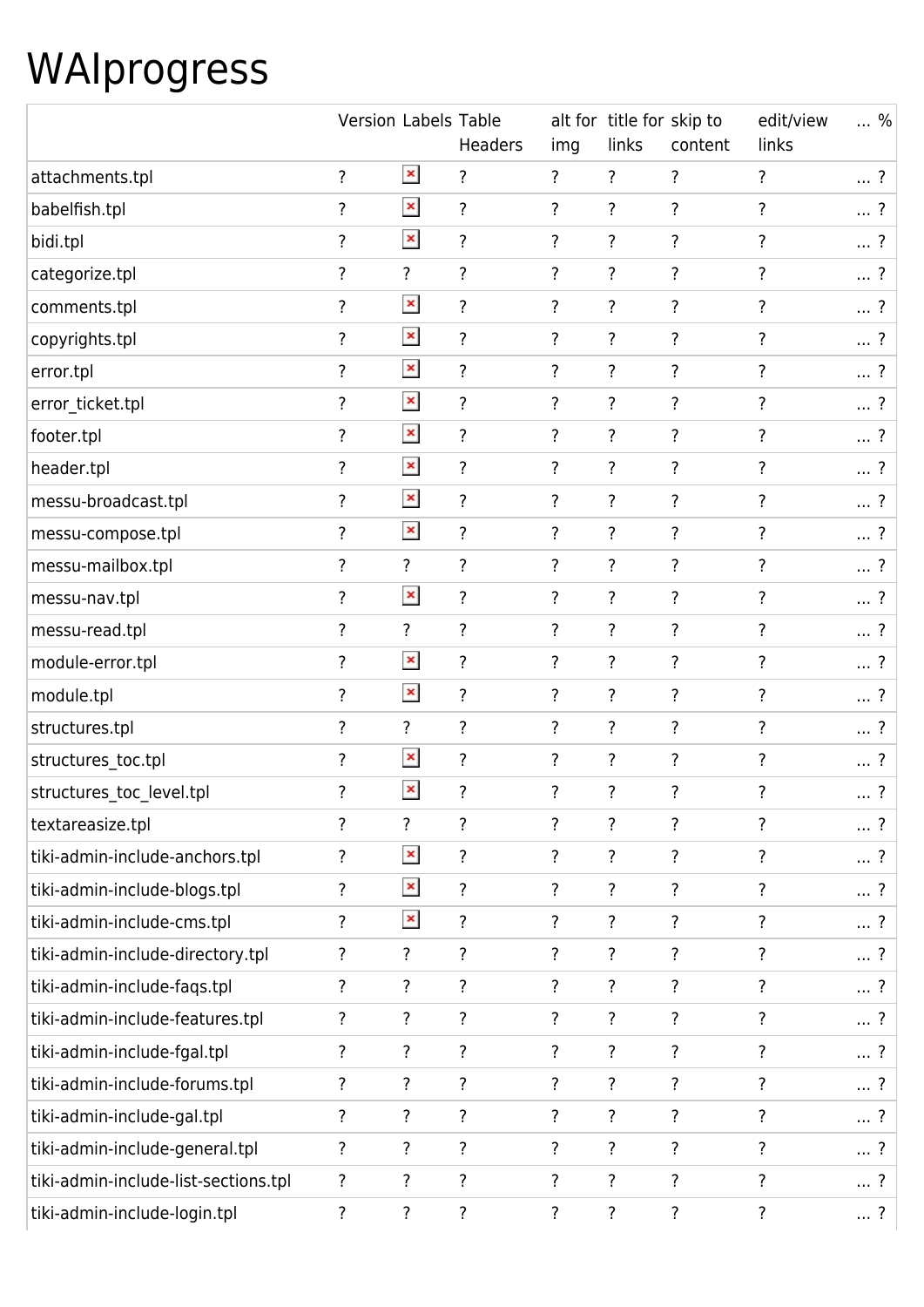| tiki-admin-include-maps.tpl               | ? | ? | ?                  | ? | ?                        | ?                  | ?              | $\ldots$ ? |
|-------------------------------------------|---|---|--------------------|---|--------------------------|--------------------|----------------|------------|
| tiki-admin-include-polls.tpl              | ? | ? | ?                  | ? | ?                        | ?                  | 7              | ?          |
| tiki-admin-include-rss.tpl                | ? | ? | $\overline{\cdot}$ | ? | ?                        | ?                  | ?              | $\ldots$ ? |
| tiki-admin-include-trackers.tpl           | ? | ? | ?                  | ? | $\overline{?}$           | ?                  | ?              | $\ldots$ ? |
| tiki-admin-include-userfiles.tpl          | ? | ? | $\overline{\cdot}$ | ? | $\overline{?}$           | $\overline{\cdot}$ | ?              | $\ldots$ ? |
| tiki-admin-include-webmail.tpl            | ? | ? | ?                  | ? | ?                        | ?                  | ?              | $\ldots$ ? |
| tiki-admin-include-wiki.tpl               | ? | ? | $\overline{\cdot}$ | ? | $\overline{?}$           | ?                  | ?              | $\ldots$ ? |
| tiki-admin.tpl                            | ? | ? | ?                  | ? | $\overline{\cdot}$       | ?                  | ?              | $\ldots$ ? |
| tiki-admin_banning.tpl                    | ? | ? | $\overline{\cdot}$ | ? | $\overline{\cdot}$       | ?                  | ?              | ?          |
| tiki-admin_calendars.tpl                  | ? | ? | ?                  | ? | $\overline{\cdot}$       | ?                  | ?              | $\ldots$ ? |
| tiki-admin_categories.tpl                 | ? | ? | ?                  | ? | ?                        | ?                  | ?              | $\ldots$ ? |
| tiki-admin_chart_items.tpl                | ? | ? | ?                  | ? | $\overline{\cdot}$       | ?                  | ?              | ?          |
| tiki-admin_charts.tpl                     | ? | ? | ?                  | ? | ?                        | ?                  | ?              | ?          |
| tiki-admin_chat.tpl                       | ? | ? | ?                  | ? | ?                        | ?                  | ?              | $\ldots$ ? |
| tiki-admin_content_templates.tpl          | ? | ? | ?                  | ? | ?                        | ?                  | ?              | ?          |
| tiki-admin_cookies.tpl                    | ? | ? | $\overline{\cdot}$ | ? | $\overline{\cdot}$       | ?                  | ?              | $\ldots$ ? |
| tiki-admin_drawings.tpl                   | ? | ? | ?                  | ? | ?                        | ?                  | ?              | ?          |
| tiki-admin dsn.tpl                        | ? | ? | $\overline{\cdot}$ | ? | $\overline{\cdot}$       | $\overline{\cdot}$ | ?              | ?          |
| tiki-admin_external_wikis.tpl             | ? | ? | ?                  | ? | $\overline{?}$           | $\overline{\cdot}$ | ?              | $\ldots$ ? |
| tiki-admin_forums.tpl                     | ? | ? | $\overline{?}$     | ? | $\overline{\cdot}$       | ?                  | ?              | $\ldots$ ? |
| tiki-admin_hotwords.tpl                   | ? | ? | ?                  | ? | ?                        | ?                  |                | -?<br>     |
| tiki-admin_html_page_content.tpl          | ? | ? | ?                  | ? | ?                        | ?                  | $\overline{?}$ | $\ldots$ ? |
| tiki-admin_html_pages.tpl                 | ? | ? | $\overline{\cdot}$ | ? | $\overline{\mathcal{E}}$ | ?                  | ?              | ?          |
| tiki-admin_integrator.tpl                 | ? | ? | $\overline{\cdot}$ | ? | $\overline{\cdot}$       | ?                  | ?              | $\ldots$ ? |
| tiki-admin_integrator_rules.tpl           | ? | ? | ?                  | ? | ?                        | ?                  | ?              | ?          |
| tiki-admin_layout.tpl                     | ? | ? | ?                  | ? | ?                        | ?                  | ?              | $\ldots$ ? |
| tiki-admin_links.tpl                      | ? | ? | ?                  | ? | ?                        | ?                  | ?              | ?          |
| tiki-admin_mailin.tpl                     | ? | ? | $\overline{?}$     | ? | ?                        | ?                  | ?              | $\ldots$ ? |
| tiki-admin_menu_options.tpl               | ? | ? | ?                  | ? | $\overline{\cdot}$       | ?                  | ?              | ?          |
| tiki-admin_menus.tpl                      | ? | ? | $\overline{\cdot}$ | ? | ?                        | ?                  | ?              | $\ldots$ ? |
| tiki-admin_modules.tpl                    | ? | ? | $\overline{\cdot}$ | ? | $\overline{\cdot}$       | ?                  | ?              | $\ldots$ ? |
| tiki-admin_newsletter_subscriptions.tpl ? |   | ? | ?                  | ? | ?                        | ?                  | ?              | $\ldots$ ? |
| tiki-admin_newsletters.tpl                | ? | ? | ?                  | ? | $\overline{\cdot}$       | ?                  | ?              | $\ldots$ ? |
| tiki-admin_notifications.tpl              | ? | ? | ?                  | ? | ?                        | ?                  | ?              | ?          |
| tiki-admin_poll_options.tpl               | ? | ? | ?                  | ? | ?                        | ?                  | ?              | ?          |
| tiki-admin_polls.tpl                      | ? | ? | $\overline{\cdot}$ | ? | ?                        | ?                  | ?              | ?          |
| tiki-admin_rssmodules.tpl                 | ? | ? | ?                  | ? | $\overline{\cdot}$       | ?                  | ?              | ?          |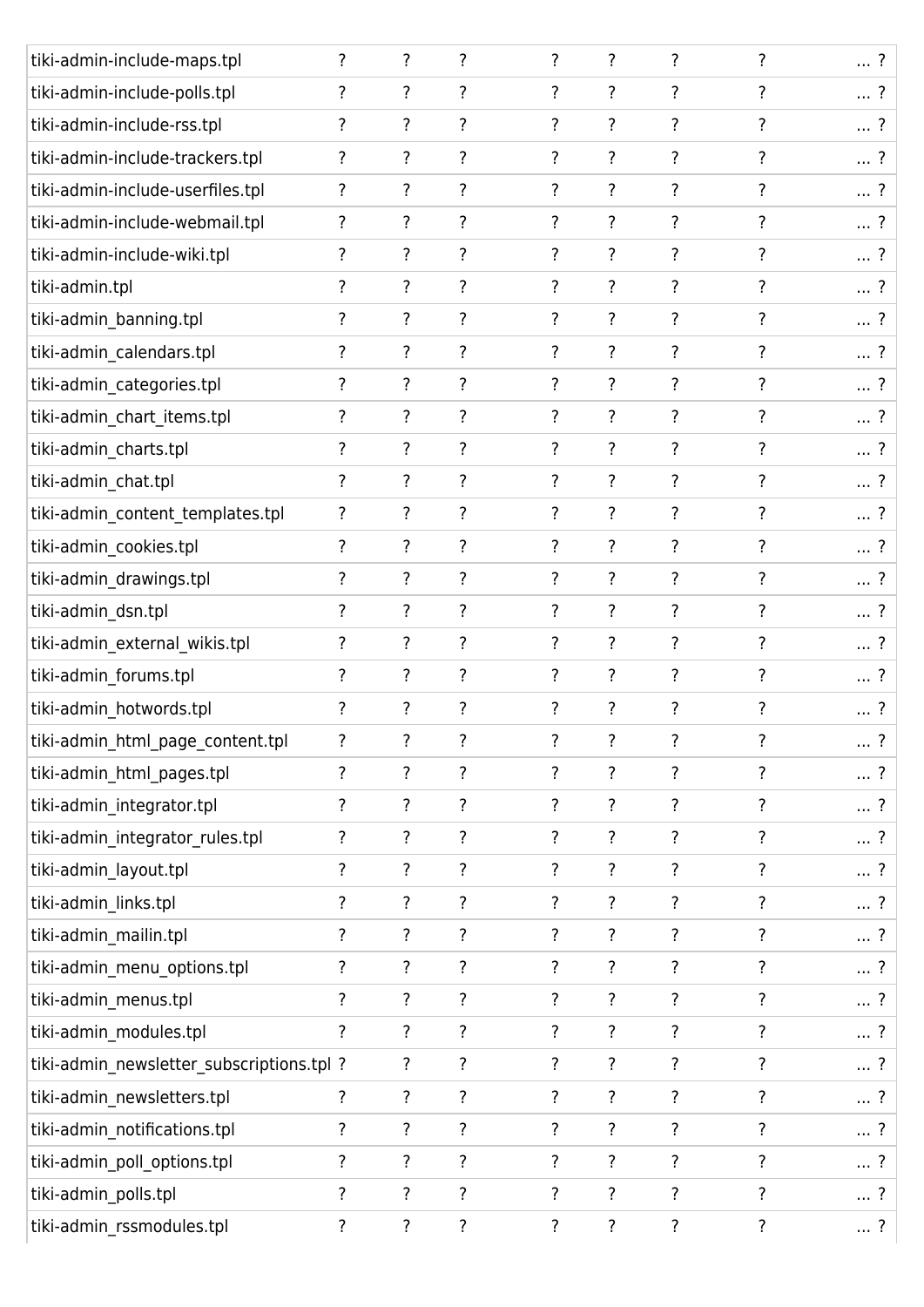| tiki-admin_structures.tpl       | ? |   |   |                |               |   | ?          |
|---------------------------------|---|---|---|----------------|---------------|---|------------|
| tiki-admin_survey_questions.tpl | ? | 7 | ? | ?              | ?             |   | $\ldots$ ? |
| tiki-admin_surveys.tpl          | ? | 7 | ? | ?              | 7             |   | ?          |
| tiki-admin_system.tpl           | ? | 7 | ? | ?              | 7             | ? | $\ldots$ ? |
| tiki-admin topics.tpl           |   | 7 | ? | ?              | 7             | ? | $\ldots$ ? |
| tiki-admin tracker fields.tpl   | ? | 7 | ? | $\overline{?}$ | 7             | 7 | ?          |
| tiki-admin trackers.tpl         | ? | 7 | ? | ?              | ?             |   | ?          |
| tiki-admingroups.tpl            | 7 | 2 | 7 | 7              | $\mathcal{P}$ | 7 | $\ldots$ ? |
| tiki-adminusers.tpl             | 7 | 7 | ? | ?              |               |   | ?          |

...page... Wiki page pagination has not been enabled.

|                            | <b>Version Labels Table</b> |                          | Headers            | alt for<br>img     | title for skip to<br>links | content            | edit/view<br>links       | $\ldots$ % |
|----------------------------|-----------------------------|--------------------------|--------------------|--------------------|----------------------------|--------------------|--------------------------|------------|
| tiki-article types.tpl     | $\overline{?}$              | $\overline{\cdot}$       | $\overline{\cdot}$ | $\overline{\cdot}$ | $\overline{\cdot}$         | $\overline{?}$     | $\overline{\cdot}$       | $\ldots$ ? |
| tiki-assignpermission.tpl  | $\overline{\cdot}$          | $\overline{\cdot}$       | $\overline{\cdot}$ | $\overline{\cdot}$ | $\overline{\cdot}$         | $\overline{\cdot}$ | $\ddot{?}$               | $\ldots$ ? |
| tiki-assignuser.tpl        | $\overline{?}$              | $\overline{\cdot}$       | $\overline{\cdot}$ | $\overline{\cdot}$ | $\overline{?}$             | $\overline{?}$     | $\overline{\cdot}$       | $\ldots$ ? |
| tiki-backlinks.tpl         | $\overline{?}$              | $\overline{\cdot}$       | $\overline{\cdot}$ | $\overline{?}$     | $\overline{\cdot}$         | $\overline{?}$     | $\overline{\cdot}$       | $\ldots$ ? |
| tiki-backup.tpl            | $\overline{\cdot}$          | $\overline{\cdot}$       | $\overline{\cdot}$ | $\overline{\cdot}$ | $\overline{\cdot}$         | $\overline{?}$     | $\overline{\cdot}$       | $\ldots$ ? |
| tiki-blog post.tpl         | $\overline{\cdot}$          | $\overline{\cdot}$       | $\overline{\cdot}$ | $\overline{\cdot}$ | $\overline{\cdot}$         | $\overline{\cdot}$ | $\ddot{?}$               | $\ldots$ ? |
| tiki-bot_bar.tpl           | $\overline{?}$              | $\overline{?}$           | $\overline{\cdot}$ | $\overline{?}$     | $\overline{\cdot}$         | $\overline{\cdot}$ | $\ddot{?}$               | $\ldots$ ? |
| tiki-browse_categories.tpl | $\overline{\cdot}$          | $\overline{?}$           | $\overline{\cdot}$ | $\overline{?}$     | $\overline{\cdot}$         | $\overline{\cdot}$ | $\overline{\cdot}$       | $\ldots$ ? |
| tiki-browse_gallery.tpl    | $\overline{\mathcal{E}}$    | $\overline{\cdot}$       | $\overline{\cdot}$ | $\overline{?}$     | $\overline{\cdot}$         | $\overline{\cdot}$ | $\ddot{?}$               | $\ldots$ ? |
| tiki-browse_image.tpl      | $\overline{\cdot}$          | $\overline{\cdot}$       | $\overline{\cdot}$ | $\overline{?}$     | $\overline{\cdot}$         | $\overline{\cdot}$ | $\overline{\cdot}$       | $\ldots$ ? |
| tiki-calendar.tpl          | $\overline{\cdot}$          | $\overline{\mathcal{L}}$ | $\overline{\cdot}$ | $\overline{\cdot}$ | $\overline{\cdot}$         | $\overline{\cdot}$ | $\overline{\cdot}$       | $\ldots$ ? |
| tiki-calendar_box.tpl      | $\overline{\cdot}$          | $\overline{\cdot}$       | $\overline{\cdot}$ | ?                  | $\overline{\cdot}$         | $\overline{\cdot}$ | $\ddot{?}$               | $\ldots$ ? |
| tiki-change_password.tpl   | $\overline{\cdot}$          | $\overline{\cdot}$       | $\overline{\cdot}$ | ?                  | $\overline{\cdot}$         | $\overline{\cdot}$ | $\ddot{?}$               | $\ldots$ ? |
| tiki-charts.tpl            | $\overline{?}$              | $\overline{\mathcal{L}}$ | $\overline{\cdot}$ | $\overline{?}$     | $\overline{\cdot}$         | $\overline{\cdot}$ | $\ddot{?}$               | $\ldots$ ? |
| tiki-chat.tpl              | $\overline{\cdot}$          | $\overline{?}$           | $\overline{\cdot}$ | ?                  | $\overline{\cdot}$         | $\overline{\cdot}$ | $\overline{\cdot}$       | $\ldots$ ? |
| tiki-chat_box.tpl          | $\overline{\mathcal{E}}$    | $\overline{\mathcal{L}}$ | $\overline{\cdot}$ | $\overline{\cdot}$ | $\overline{\cdot}$         | $\overline{\cdot}$ | $\ddot{?}$               | $\ldots$ ? |
| tiki-chatroom.tpl          | $\overline{\cdot}$          | $\overline{?}$           | $\overline{\cdot}$ | $\overline{\cdot}$ | $\overline{\cdot}$         | $\overline{\cdot}$ | $\overline{\mathcal{E}}$ | $\ldots$ ? |
| tiki-config_pdf.tpl        | $\overline{\cdot}$          | $\overline{\cdot}$       | $\overline{\cdot}$ | $\overline{\cdot}$ | $\overline{\cdot}$         | $\overline{\cdot}$ | $\ddot{?}$               | $\ldots$ ? |
| tiki-contact.tpl           | $\overline{\cdot}$          | $\overline{\mathcal{L}}$ | $\overline{\cdot}$ | $\overline{?}$     | $\overline{\cdot}$         | $\overline{\cdot}$ | $\ddot{?}$               | $\ldots$ ? |
| tiki-create_webhelp.tpl    | $\overline{\cdot}$          | $\overline{?}$           | $\overline{\cdot}$ | $\overline{?}$     | $\overline{\cdot}$         | $\overline{\cdot}$ | $\overline{\cdot}$       | $\ldots$ ? |
| tiki-custom_home.tpl       | $\overline{\mathcal{E}}$    | $\overline{\mathcal{L}}$ | $\overline{\cdot}$ | $\overline{\cdot}$ | $\overline{\cdot}$         | $\overline{\cdot}$ | $\overline{\cdot}$       | $\ldots$ ? |
| tiki-custom home 2.tpl     | $\overline{\cdot}$          | $\overline{\cdot}$       | $\ddot{?}$         | $\overline{\cdot}$ | $\overline{\cdot}$         | $\overline{\cdot}$ | $\ddot{?}$               | $\ldots$ ? |
| tiki-debug_console.tpl     | $\overline{?}$              | $\overline{\cdot}$       | $\overline{?}$     | $\overline{?}$     | $\overline{\cdot}$         | $\overline{?}$     | $\overline{\cdot}$       | $\ldots$ ? |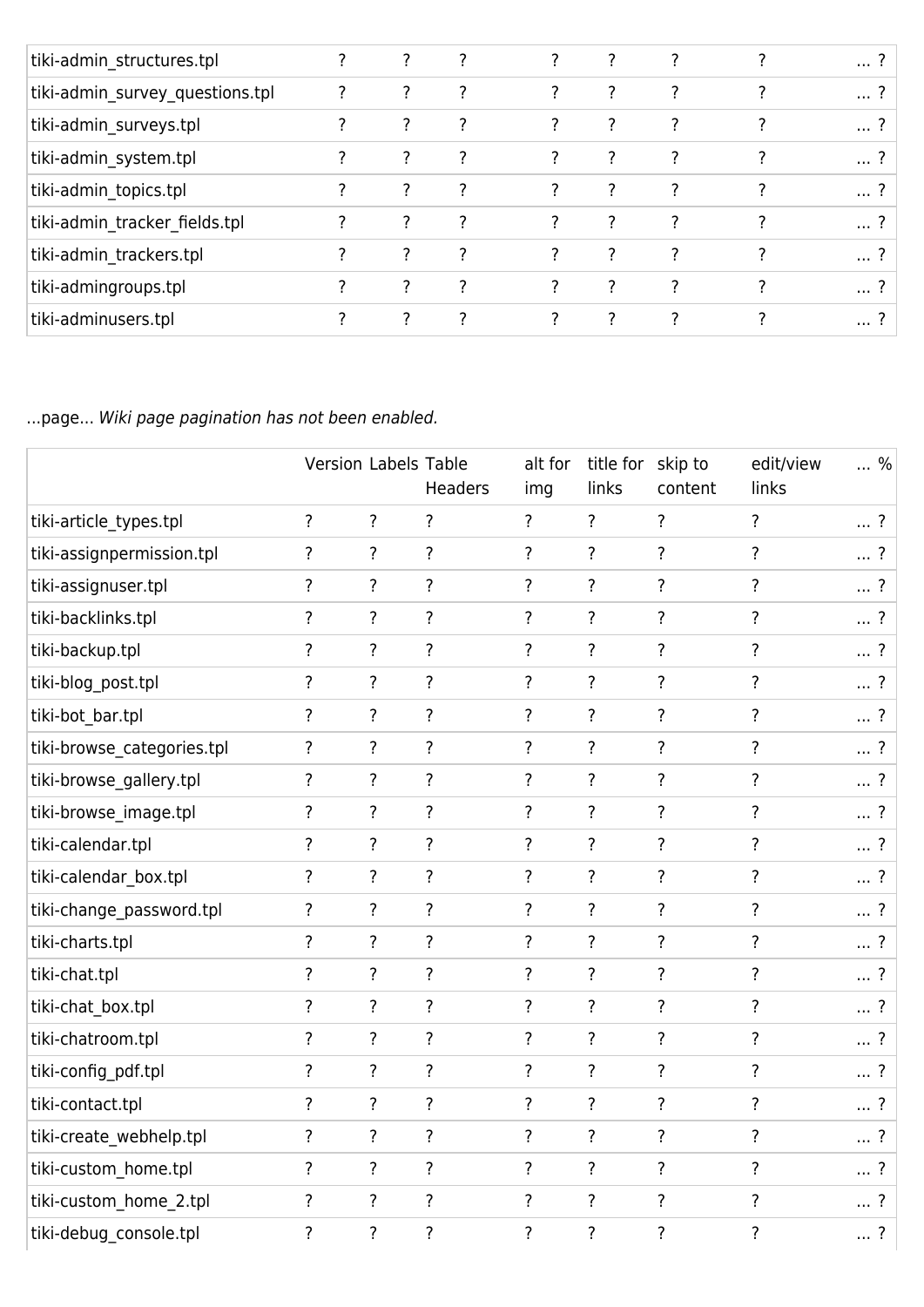| tiki-directory_add_site.tpl           | $\overline{\cdot}$       | $\overline{?}$           | ?                  | ?                        | ?                  | ?                  | ?                  | ?          |
|---------------------------------------|--------------------------|--------------------------|--------------------|--------------------------|--------------------|--------------------|--------------------|------------|
| tiki-directory_admin.tpl              | ?                        | $\overline{\cdot}$       | ?                  | ?                        | ?                  | ?                  | ?                  | ?          |
| tiki-directory_admin_bar.tpl          | ?                        | $\overline{?}$           | ?                  | ?                        | ?                  | ?                  | $\overline{\cdot}$ | ?          |
| tiki-directory_admin_categories.tpl ? |                          | ?                        | ?                  | ?                        | ?                  | ?                  | ?                  | ?          |
| tiki-directory_admin_related.tpl      | ?                        | ?                        | ?                  | ?                        | ?                  | ?                  | ?                  | ?          |
| tiki-directory_admin_sites.tpl        | $\overline{\mathcal{E}}$ | ?                        | ?                  | ?                        | ?                  | ?                  | ?                  | ?          |
| tiki-directory_bar.tpl                | ?                        | $\overline{?}$           | ?                  | ?                        | ?                  | ?                  | ?                  | ?          |
| tiki-directory_browse.tpl             | ?                        | ?                        | ?                  | ?                        | ?                  | ?                  | ?                  | ?          |
| tiki-directory_footer.tpl             | ?                        | ?                        | ?                  | ?                        | ?                  | ?                  | ?                  | ?          |
| tiki-directory_ranking.tpl            | ?                        | ?                        | ?                  | ?                        | ?                  | ?                  | ?                  | ?          |
| tiki-directory_search.tpl             | $\overline{\cdot}$       | ?                        | $\overline{\cdot}$ | ?                        | $\overline{\cdot}$ | ?                  | ?                  | ?          |
| tiki-directory_validate_sites.tpl     | ?                        | ?                        | ?                  | ?                        | ?                  | ?                  | ?                  | ?          |
| tiki-edit_article.tpl                 | ?                        | ?                        | ?                  | ?                        | ?                  | ?                  | ?                  | ?          |
| tiki-edit_banner.tpl                  |                          | ?                        | ?                  | ?                        | $\overline{\cdot}$ | ?                  | ?                  | ?          |
| tiki-edit_blog.tpl                    | ?                        | ?                        | $\ddot{?}$         | ?                        | $\overline{\cdot}$ | ?                  | ?                  | ?          |
| tiki-edit_css.tpl                     | ?                        | $\overline{?}$           | $\ddot{?}$         | $\overline{\cdot}$       | ?                  | ?                  | ?                  | ?          |
| tiki-edit_help.tpl                    | ?                        | ?                        | ?                  | ?                        | ?                  | ?                  | ?                  | ?          |
| tiki-edit_help_tool.tpl               | ?                        | ?                        | ?                  | ?                        | ?                  | ?                  | ?                  | ?          |
| tiki-edit_image.tpl                   | ?                        | $\overline{?}$           | $\ddot{?}$         | $\overline{?}$           | ?                  | ?                  | ?                  | ?          |
| tiki-edit languages.tpl               | $\overline{\cdot}$       | $\overline{?}$           | ?                  | $\overline{\cdot}$       | ?                  | ?                  | ?                  | ?          |
| tiki-edit_programmed_content.tpl      | ?                        | ?                        | ?                  | ?                        | ?                  | ?                  | ?                  |            |
| tiki-edit_question_options.tpl        | ?                        | ?                        | ?                  | $\overline{\mathcal{C}}$ | ?                  | ?                  | ?                  | $\ldots$ ? |
| tiki-edit_quiz.tpl                    | $\overline{\cdot}$       | $\overline{?}$           | $\ddot{?}$         | ?                        | ?                  | ?                  | ?                  | ?          |
| tiki-edit_quiz_questions.tpl          | $\overline{\mathbf{?}}$  | $\overline{?}$           | $\overline{\cdot}$ | $\overline{?}$           | $\overline{\cdot}$ | $\overline{\cdot}$ | $\overline{\cdot}$ | ?          |
| tiki-edit_quiz_results.tpl            | $\overline{\mathcal{E}}$ | $\overline{\mathcal{E}}$ | $\ddot{?}$         | ?                        | ?                  | ?                  | ?                  | ?          |
| tiki-edit_structure.tpl               | $\overline{\mathcal{E}}$ | $\overline{\mathcal{E}}$ | $\overline{\cdot}$ | $\overline{?}$           | ?                  | ?                  | ?                  | ?          |
| tiki-edit_submission.tpl              | $\overline{\mathcal{E}}$ | $\overline{?}$           | $\overline{\cdot}$ | ?                        | $\overline{\cdot}$ | ?                  | ?                  | ?          |
| tiki-edit_templates.tpl               | $\overline{\cdot}$       | $\overline{?}$           | $\overline{\cdot}$ | $\overline{?}$           | $\overline{\cdot}$ | ?                  | $\overline{\cdot}$ | ?          |
| tiki-edit_topic.tpl                   | ?                        | $\overline{\mathcal{E}}$ | $\overline{\cdot}$ | ?                        | $\overline{\cdot}$ | ?                  | ?                  | ?          |
| tiki-editpage.tpl                     | ?                        | $\overline{\mathcal{E}}$ | $\overline{\cdot}$ | ?                        | ?                  | ?                  | $\ddot{\cdot}$     | ?          |

...page... Wiki page pagination has not been enabled.

|                        | Version Labels Table |     | Headers | alt for<br>ima | title for skip to<br>links | content       | edit/view<br>links | % |
|------------------------|----------------------|-----|---------|----------------|----------------------------|---------------|--------------------|---|
| tiki-eph.tpl           |                      | 2 2 |         |                |                            |               |                    | . |
| tiki-eph admin.tpl     |                      | 2 2 |         | 2 2            |                            | $\mathcal{L}$ |                    | . |
| tiki-faq_questions.tpl |                      |     |         |                |                            |               |                    | . |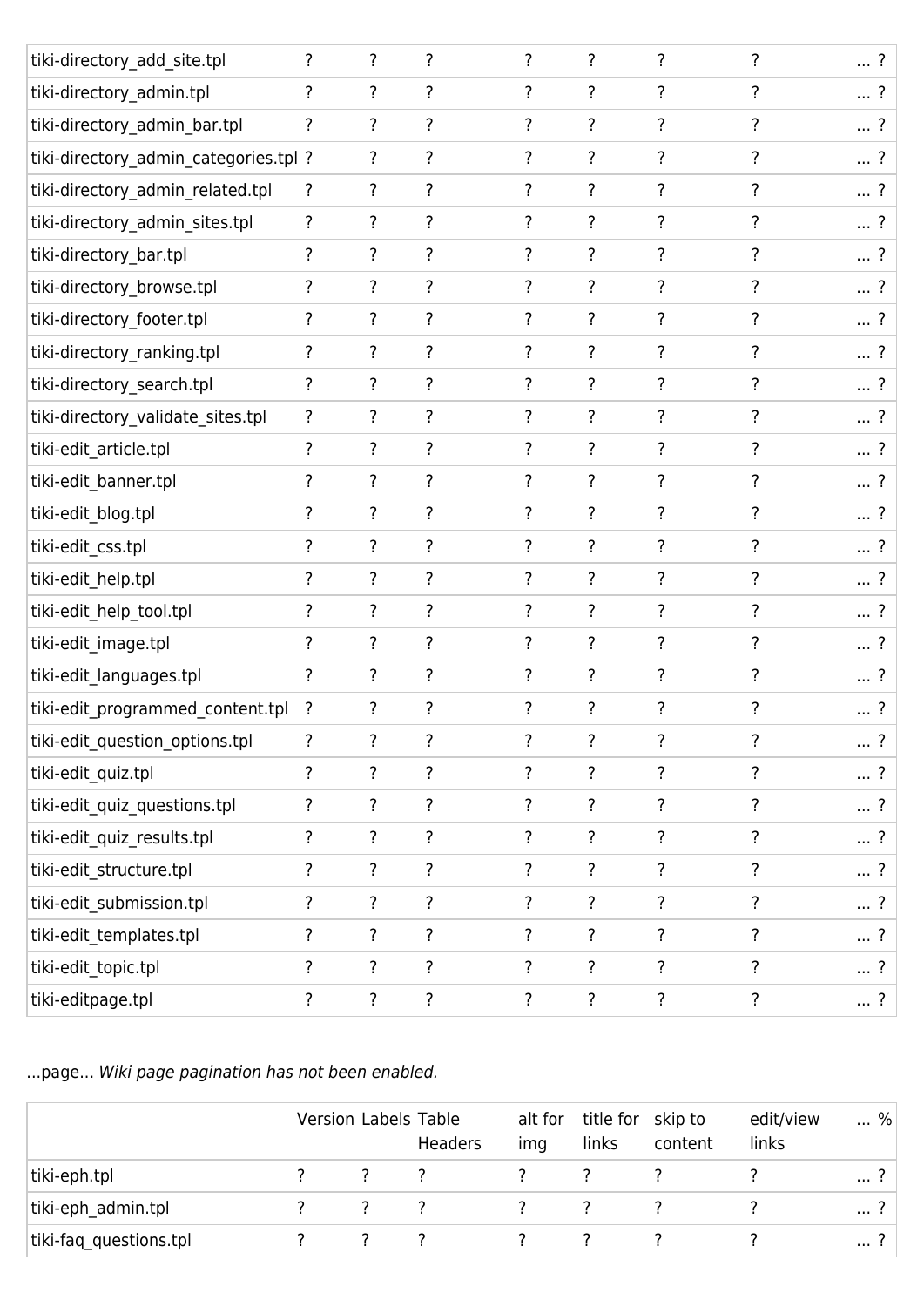| tiki-featured_link.tpl         | $\overline{\cdot}$ | $\overline{?}$           | $\overline{\cdot}$ | ?                  | $\overline{\cdot}$       | $\overline{\cdot}$ | ?                  | $\ldots$ ? |
|--------------------------------|--------------------|--------------------------|--------------------|--------------------|--------------------------|--------------------|--------------------|------------|
| tiki-file_galleries.tpl        | ?                  | $\overline{?}$           | ?                  | ?                  | ?                        | ?                  | ?                  | ?          |
| tiki-forum_queue.tpl           | ?                  | $\overline{?}$           | $\overline{\cdot}$ | ?                  | ?                        | ?                  | $\overline{\cdot}$ | ?          |
| tiki-forums.tpl                | ?                  | ?                        | $\overline{\cdot}$ | ?                  | ?                        | ?                  | ?                  | $\ldots$ ? |
| tiki-forums_reported.tpl       | ?                  | ?                        | ?                  | ?                  | ?                        | ?                  | ?                  | ?          |
| tiki-g-activity_completed.tpl  | ?                  | ?                        | ?                  | ?                  | ?                        | ?                  | 7                  | $\ldots$ ? |
| tiki-g-admin_activities.tpl    | ?                  | $\overline{?}$           | $\overline{?}$     | ?                  | ?                        | $\overline{\cdot}$ | ?                  | ?          |
| tiki-g-admin_instance.tpl      | ?                  | ?                        | ?                  | ?                  | ?                        | ?                  | 7                  | ?          |
| tiki-g-admin_processes.tpl     | ?                  | $\overline{?}$           | ?                  | ?                  | ?                        | ?                  | ?                  | ?          |
| tiki-g-admin_roles.tpl         | ?                  | ?                        | ?                  | ?                  | ?                        | ?                  |                    | ?          |
| tiki-g-admin_shared_source.tpl | ?                  | ?                        | ?                  | ?                  | ?                        | $\overline{?}$     | 7                  | $\ldots$ ? |
| tiki-g-map_roles.tpl           | ?                  | ?                        | ?                  | ?                  | ?                        | ?                  | 7                  | ?          |
| tiki-g-monitor_activities.tpl  | ?                  | ?                        | ?                  | ?                  | ?                        | ?                  | 7                  | $\ldots$ ? |
| tiki-g-monitor_bar.tpl         | $\overline{\cdot}$ | ?                        | ?                  | ?                  | ?                        | ?                  |                    | ?          |
| tiki-g-monitor_instances.tpl   | ?                  | $\overline{?}$           | $\overline{\cdot}$ | ?                  | $\overline{?}$           | $\overline{\cdot}$ | ?                  | $\ldots$ ? |
| tiki-g-monitor_processes.tpl   | $\overline{\cdot}$ | $\overline{?}$           | $\overline{\cdot}$ | ?                  | $\overline{\cdot}$       | $\overline{\cdot}$ | ?                  | ?          |
| tiki-g-monitor_stats.tpl       | ?                  | ?                        | ?                  | ?                  | ?                        | ?                  | ?                  | ?          |
| tiki-g-monitor_workitems.tpl   | ?                  | ?                        | $\overline{\cdot}$ | ?                  | ?                        | $\overline{\cdot}$ | ?                  | ?          |
| tiki-g-proc_bar.tpl            | ?                  | ?                        | $\overline{\cdot}$ | ?                  | ?                        | $\overline{\cdot}$ | ?                  | ?          |
| tiki-g-user_activities.tpl     | ?                  | $\overline{\cdot}$       | $\overline{\cdot}$ | $\ddot{?}$         | $\overline{\cdot}$       | $\overline{\cdot}$ | ?                  | ?          |
| tiki-g-user_bar.tpl            | ?                  | ?                        | ?                  | ?                  | ?                        | ?                  | 7                  | ?<br>      |
| tiki-g-user_instances.tpl      | $\overline{\cdot}$ | $\overline{\mathcal{E}}$ | ?                  | ?                  | ?                        | ?                  | ?                  | $\ldots$ ? |
| tiki-g-user_processes.tpl      | ?                  | $\overline{?}$           | ?                  | ?                  | $\overline{\cdot}$       | ?                  | ?                  | ?          |
| tiki-g-view_workitem.tpl       | $\overline{\cdot}$ | $\overline{\cdot}$       | $\overline{\cdot}$ | $\overline{\cdot}$ | $\overline{\cdot}$       | $\overline{\cdot}$ | $\overline{\cdot}$ | $\ldots$ ? |
| tiki-galleries.tpl             | $\overline{\cdot}$ | $\overline{\cdot}$       | ?                  | ?                  | ?                        | ?                  | ?                  | ?          |
| tiki-imexport_languages.tpl    | $\overline{\cdot}$ | $\overline{\cdot}$       | $\overline{\cdot}$ | $\overline{\cdot}$ | $\overline{\mathcal{E}}$ | $\overline{\cdot}$ | ?                  | ?          |
| tiki-import_phpwiki.tpl        | ?                  | $\overline{\cdot}$       | ?                  | ?                  | ?                        | $\overline{\cdot}$ | ?                  | ?          |
| tiki-index_p.tpl               | $\overline{\cdot}$ | $\overline{\mathcal{E}}$ | $\overline{\cdot}$ | $\overline{\cdot}$ | ?                        | $\overline{\cdot}$ | $\overline{\cdot}$ | ?          |
| tiki-install.tpl               | ?                  | $\ddot{?}$               | $\overline{\cdot}$ | $\ddot{?}$         | ?                        | $\overline{\cdot}$ | ?                  | ?          |
| tiki-integrator.tpl            | ?                  | $\overline{\cdot}$       | $\ddot{?}$         | $\ddot{?}$         | ?                        | $\overline{\cdot}$ | ?                  | ?          |
| tiki-lastchanges.tpl           | ?                  | $\overline{?}$           | $\overline{\cdot}$ | ?                  | ?                        | $\overline{\cdot}$ | ?                  | ?          |
| tiki-likepages.tpl             | ?                  | $\overline{?}$           | $\overline{?}$     | $\overline{\cdot}$ | $\overline{\cdot}$       | $\overline{\cdot}$ | $\overline{\cdot}$ | $\ldots$ ? |
| tiki-list_articles.tpl         | ?                  | $\overline{\cdot}$       | $\overline{\cdot}$ | ?                  | ?                        | $\overline{\cdot}$ | ?                  | ?          |
| tiki-list_banners.tpl          | ?                  | $\overline{\cdot}$       | $\overline{?}$     | $\overline{\cdot}$ | $\overline{\mathsf{?}}$  | $\overline{\cdot}$ | ?                  | $\ldots$ ? |
| tiki-list_blogs.tpl            | ?                  | $\overline{?}$           | $\overline{\cdot}$ | ?                  | $\overline{\cdot}$       | ?                  | $\overline{\cdot}$ | ?          |
| tiki-list_cache.tpl            | ?                  | $\overline{?}$           | $\overline{?}$     | $\overline{?}$     | $\overline{?}$           | $\overline{\cdot}$ | $\overline{?}$     | $\ldots$ ? |
| tiki-list_contents.tpl         | ?                  | $\overline{\cdot}$       | $\overline{\cdot}$ | ?                  | $\overline{\cdot}$       | $\overline{\cdot}$ | $\overline{\cdot}$ | ?          |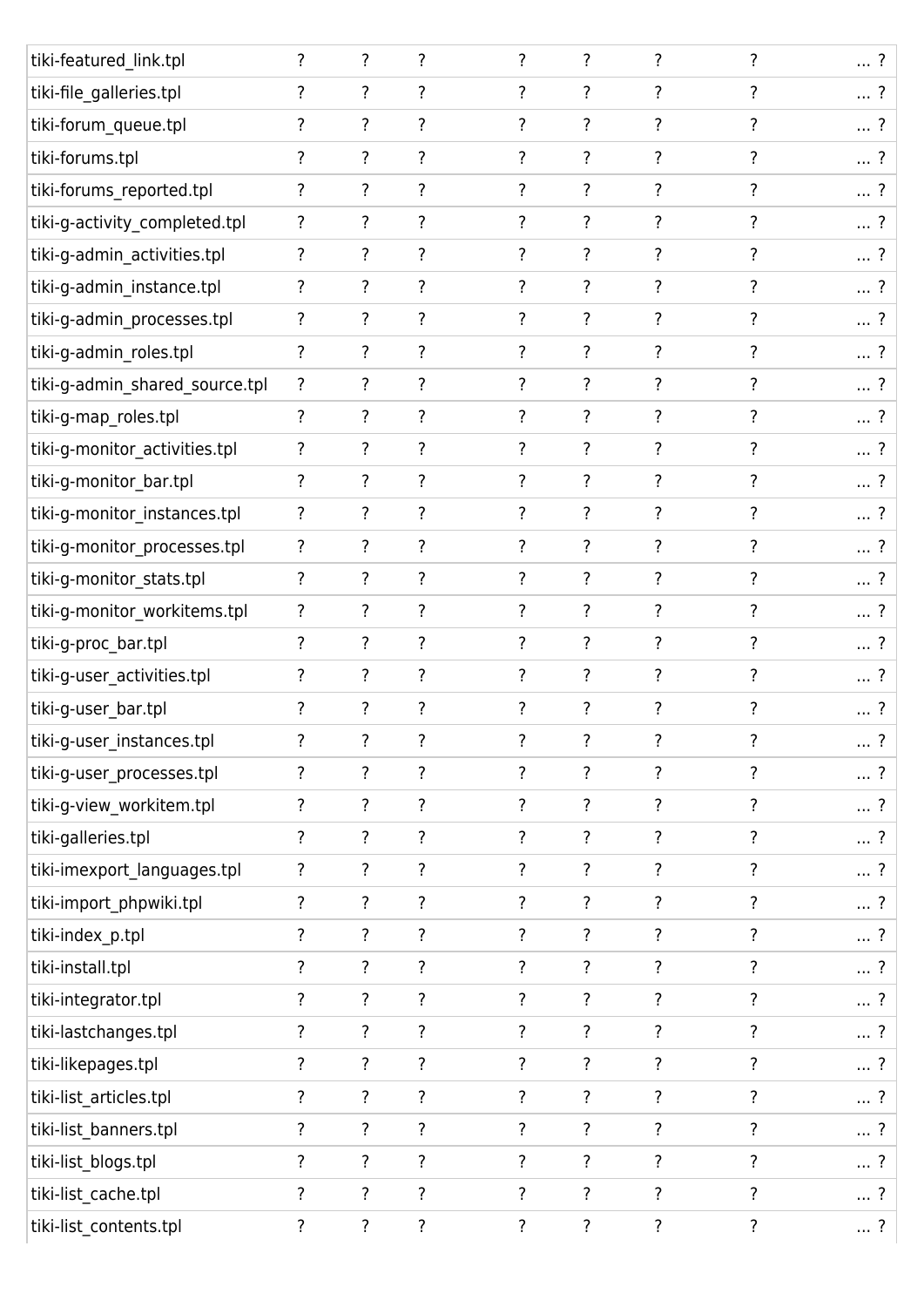| ?                                       | $\overline{\cdot}$       | $\overline{\cdot}$ | $\overline{\cdot}$ | $\overline{\cdot}$ | ?                        | ? | ?          |
|-----------------------------------------|--------------------------|--------------------|--------------------|--------------------|--------------------------|---|------------|
| ?                                       | ?                        | ?                  | ?                  | $\overline{?}$     | ?                        |   | ?          |
| ?                                       | $\overline{\cdot}$       | $\overline{\cdot}$ | $\overline{?}$     | $\overline{\cdot}$ | $\overline{\cdot}$       | ? | ?          |
| ?                                       | $\overline{?}$           | $\overline{\cdot}$ | $\overline{\cdot}$ | $\overline{?}$     | ?                        | ? | ?          |
| tiki-list_integrator_repositories.tpl ? | ?                        | ?                  | $\overline{\cdot}$ | ?                  | ?                        | ? | ?          |
| ?                                       | $\overline{?}$           | $\overline{\cdot}$ | $\overline{\cdot}$ | $\overline{\cdot}$ | $\overline{\mathcal{E}}$ | ? | $\ldots$ ? |
| ?                                       | $\overline{\cdot}$       | ?                  | $\overline{\cdot}$ | $\overline{?}$     | ?                        | ? | ?          |
| ?                                       | ?                        | $\overline{\cdot}$ | ?                  | $\overline{\cdot}$ | ?                        | ? | ?          |
| ?                                       | $\overline{\cdot}$       | ?                  | ?                  | $\overline{\cdot}$ | ?                        | ? | ?          |
| ?                                       | $\overline{\cdot}$       | $\overline{\cdot}$ | ?                  | $\overline{\cdot}$ | ?                        | ? | ?          |
| ?                                       | $\overline{?}$           | ?                  | ?                  | $\overline{\cdot}$ | ?                        | ? | ?          |
| ?                                       | $\overline{\mathcal{C}}$ | ?                  | $\overline{\cdot}$ | ?                  | $\overline{\cdot}$       | 7 | ?          |
| ?                                       | $\overline{?}$           | $\overline{\cdot}$ | $\overline{\cdot}$ | ?                  | ?                        | ? | $\ldots$ ? |
| tiki-live_support_chat_window.tpl ?     | $\overline{?}$           | $\overline{\cdot}$ | $\overline{\cdot}$ | $\overline{?}$     | ?                        | ? | ?          |
| ?                                       | ?                        | ?                  | $\overline{\cdot}$ | ?                  | ?                        | ? | ?          |
| $\overline{\cdot}$                      | $\overline{?}$           | ?                  | $\overline{\cdot}$ | $\overline{\cdot}$ | ?                        | ? | ?          |
| $\overline{\cdot}$                      | $\overline{\cdot}$       | ?                  | $\overline{\cdot}$ | $\overline{\cdot}$ | ?                        | ? | ?          |
| $\overline{\cdot}$                      | $\overline{?}$           | ?                  | $\overline{\cdot}$ | ?                  | ?                        | ? | ?          |
| ?                                       | $\overline{?}$           | ?                  | $\overline{\cdot}$ | $\overline{\cdot}$ | ?                        | ? | $\ldots$ ? |
| ?                                       | $\overline{\cdot}$       | ?                  | $\overline{\cdot}$ | $\overline{\cdot}$ | ?                        | ? | ?          |
| ?                                       | $\overline{?}$           | ?                  | ?                  | ?                  | ?                        | ? | ?          |
| ?                                       | $\overline{\cdot}$       | ?                  | $\overline{\cdot}$ | ?                  | $\overline{\cdot}$       | ? | ?          |
|                                         |                          |                    |                    |                    |                          |   |            |

## ...page... Wiki page pagination has not been enabled.

|                             | <b>Version Labels Table</b> |                | <b>Headers</b> | alt for<br>img | title for<br>links | skip to<br>content | edit/view<br>links | %    |
|-----------------------------|-----------------------------|----------------|----------------|----------------|--------------------|--------------------|--------------------|------|
| tiki-newsletters.tpl        | ?                           | ?              |                | ?              | ?                  | ?                  | ?                  | ?    |
| tiki-newsreader_groups.tpl  | ?                           | ?              | ?              | ?              | $\overline{?}$     | $\overline{\cdot}$ | ?                  | ?    |
| tiki-newsreader_news.tpl    | ?                           | ?              | ?              | ?              | ?                  | $\overline{?}$     | 7                  | ?    |
| tiki-newsreader_read.tpl    | ?                           | ?              | ?              | ?              | ?                  | ?                  | ?                  | ?    |
| tiki-newsreader_servers.tpl | ?                           | ?              | ?              | ?              | $\overline{\cdot}$ | ?                  | 2                  | ?    |
| tiki-notepad_list.tpl       | ?                           | $\overline{?}$ | ?              | ?              | ?                  | ?                  | 7                  | ?    |
| tiki-notepad read.tpl       | ?                           | $\overline{?}$ | ?              | ?              | ?                  | ?                  | 7                  | ?    |
| tiki-notepad write.tpl      | ?                           | ?              | ?              | ?              | ?                  | ?                  | ?                  | ?    |
| tiki-objectpermissions.tpl  | ?                           | ?              | ?              | ?              | ?                  | ?                  |                    | . ?  |
| tiki-old_polls.tpl          | ?                           | ?              | $\overline{?}$ | ?              | ?                  | ?                  | ?                  | ?    |
| tiki-orphan_pages.tpl       | ?                           | ?              | 7              | $\overline{?}$ | $\overline{\cdot}$ | 7                  |                    | ا ست |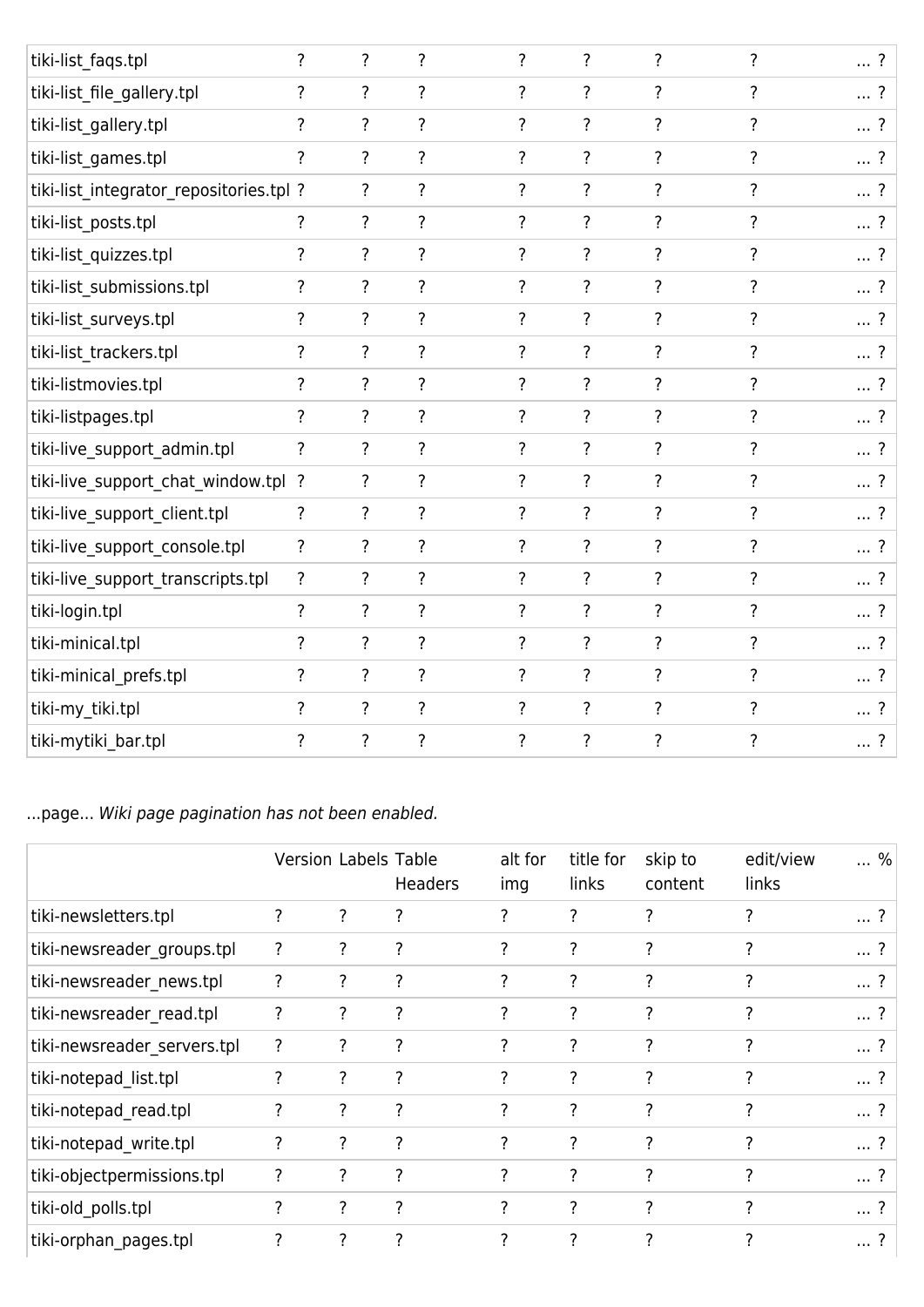| tiki-page.tpl              | ?                  | $\overline{\cdot}$       | $\overline{\cdot}$       | $\overline{\cdot}$ | $\overline{\cdot}$ | $\overline{\cdot}$ | $\overline{\cdot}$ | $\ldots$ ? |
|----------------------------|--------------------|--------------------------|--------------------------|--------------------|--------------------|--------------------|--------------------|------------|
| tiki-page_bar.tpl          | ?                  | $\overline{?}$           | $\overline{\cdot}$       | ?                  | ?                  | ?                  | ?                  | ?          |
| tiki-pagehistory.tpl       | ?                  | $\overline{?}$           | $\overline{?}$           | $\overline{\cdot}$ | $\overline{\cdot}$ | $\overline{\cdot}$ | $\overline{\cdot}$ | $\ldots$ ? |
| tiki-pagepermissions.tpl   | ?                  | $\overline{?}$           | $\overline{?}$           | ?                  | ?                  | ?                  | ?                  | ?          |
| tiki-pick_avatar.tpl       | ?                  | $\overline{\cdot}$       | $\overline{\cdot}$       | $\overline{?}$     | ?                  | $\overline{\cdot}$ | ?                  | $\ldots$ ? |
| tiki-poll.tpl              | ?                  | ?                        | ?                        | ?                  | ?                  | ?                  | ?                  | $\ldots$ ? |
| tiki-poll_form.tpl         | ?                  | $\overline{?}$           | $\overline{?}$           | $\overline{\cdot}$ | $\overline{\cdot}$ | $\overline{\cdot}$ | $\overline{\cdot}$ | $\ldots$ ? |
| tiki-poll_results.tpl      | ?                  | ?                        | $\overline{\cdot}$       | $\overline{?}$     | ?                  | ?                  | ?                  | ?          |
| tiki-preview.tpl           | ?                  | $\overline{\cdot}$       | $\overline{\cdot}$       | $\overline{?}$     | ?                  | ?                  | ?                  | $\ldots$ ? |
| tiki-preview_article.tpl   | ?                  | ?                        | ?                        | ?                  | ?                  | ?                  | ?                  | ?          |
| tiki-preview_post.tpl      | ?                  | $\overline{?}$           | $\overline{?}$           | ?                  | ?                  | ?                  | ?                  | $\ldots$ ? |
| tiki-print.tpl             | ?                  | $\overline{\cdot}$       | $\overline{\cdot}$       | ?                  | ?                  | ?                  | ?                  | $\ldots$ ? |
| tiki-print_article.tpl     | ?                  | $\overline{\cdot}$       | $\overline{?}$           | ?                  | ?                  | ?                  | ?                  | ?          |
| tiki-print_blog_post.tpl   | ?                  | ?                        | ?                        | 7                  | ?                  | ?                  | ?                  | $\ldots$ ? |
| tiki-print_multi_pages.tpl | ?                  | $\overline{?}$           | $\overline{?}$           | ?                  | ?                  | ?                  | ?                  | $\ldots$ ? |
| tiki-print_pages.tpl       | ?                  | $\overline{?}$           | ?                        | ?                  | ?                  | ?                  | ?                  | ?          |
| tiki-quiz_result_stats.tpl | ?                  | ?                        | $\overline{?}$           | ?                  | ?                  | ?                  | ?                  | $\ldots$ ? |
| tiki-quiz_stats.tpl        | ?                  | $\overline{\cdot}$       | ?                        | ?                  | ?                  | ?                  | ?                  | $\ldots$ ? |
| tiki-quiz_stats_quiz.tpl   | ?                  | $\overline{?}$           | $\overline{?}$           | ?                  | ?                  | ?                  | ?                  | $\ldots$ ? |
| tiki-ranking.tpl           | ?                  | $\overline{\cdot}$       | $\overline{?}$           | $\overline{?}$     | $\overline{\cdot}$ | $\overline{\cdot}$ | ?                  | ?          |
| tiki-read_article.tpl      | ?                  | ?                        | ?                        | ?                  | ?                  | ?                  | ?                  | $\ldots$ ? |
| tiki-received_articles.tpl | $\overline{\cdot}$ | $\overline{\mathcal{E}}$ | ?                        | ?                  | ?                  | ?                  | ?                  | $\ldots$ ? |
| tiki-received_pages.tpl    | ?                  | ?                        | ?                        | $\overline{\cdot}$ | ?                  | ?                  | ?                  | $\ldots$ ? |
| tiki-referer_stats.tpl     | $\overline{\cdot}$ | $\overline{\cdot}$       | $\overline{\cdot}$       | $\overline{?}$     | ?                  | $\overline{\cdot}$ | ?                  | $\ldots$ ? |
| tiki-register.tpl          | $\overline{?}$     | ?                        | $\overline{\mathcal{E}}$ | $\overline{?}$     | $\overline{\cdot}$ | $\overline{\cdot}$ | $\overline{\cdot}$ | ?          |
| tiki-register_site.tpl     | $\overline{\cdot}$ | $\overline{\cdot}$       | $\overline{\mathbf{?}}$  | $\overline{\cdot}$ | $\overline{\cdot}$ | ?                  | ?                  | $\ldots$ ? |
| tiki-remind_password.tpl   | ?                  | $\overline{?}$           | $\overline{\cdot}$       | $\overline{?}$     | $\overline{\cdot}$ | $\overline{\cdot}$ | ?                  | ?          |
| tiki-removepage.tpl        | $\overline{\cdot}$ | $\overline{\mathcal{E}}$ | $\overline{\cdot}$       | $\overline{\cdot}$ | ?                  | ?                  | $\overline{\cdot}$ | $\ldots$ ? |
| tiki-rename_page.tpl       | ?                  | $\overline{\cdot}$       | $\overline{\mathcal{E}}$ | $\overline{\cdot}$ | $\overline{\cdot}$ | ?                  | ?                  | $\ldots$ ? |
| tiki-rollback.tpl          | ?                  | $\overline{\mathcal{E}}$ | $\ddot{?}$               | $\overline{\cdot}$ | ?                  | ?                  | ?                  | $\ldots$ ? |
| tiki-search_stats.tpl      | ?                  | $\overline{\cdot}$       | $\overline{\cdot}$       | $\overline{?}$     | ?                  | ?                  | ?                  | ?          |
| tiki-searchindex.tpl       | ?                  | $\overline{\cdot}$       | $\overline{\cdot}$       | $\overline{?}$     | ?                  | ?                  | ?                  | $\ldots$ ? |
| tiki-searchresults.tpl     | $\overline{?}$     | $\overline{\cdot}$       | $\overline{\cdot}$       | $\overline{\cdot}$ | ?                  | ?                  | ?                  | ?          |
| tiki-send_blog_post.tpl    | ?                  | $\overline{\cdot}$       | $\overline{\mathbf{?}}$  | ?                  | $\overline{\cdot}$ | ?                  | ?                  | $\ldots$ ? |
| tiki-send_newsletters.tpl  | ?                  | $\overline{\cdot}$       | ?                        | ?                  | ?                  | ?                  | ?                  | $\ldots$ ? |
| tiki-send_objects.tpl      | ?                  | $\overline{\mathcal{E}}$ | $\overline{\cdot}$       | $\overline{?}$     | $\overline{?}$     | $\overline{\cdot}$ | ?                  | $\ldots$ ? |
| tiki-shoutbox.tpl          | ?                  | $\overline{?}$           | $\overline{\cdot}$       | ?                  | ?                  | ?                  | ?                  | $\ldots$ ? |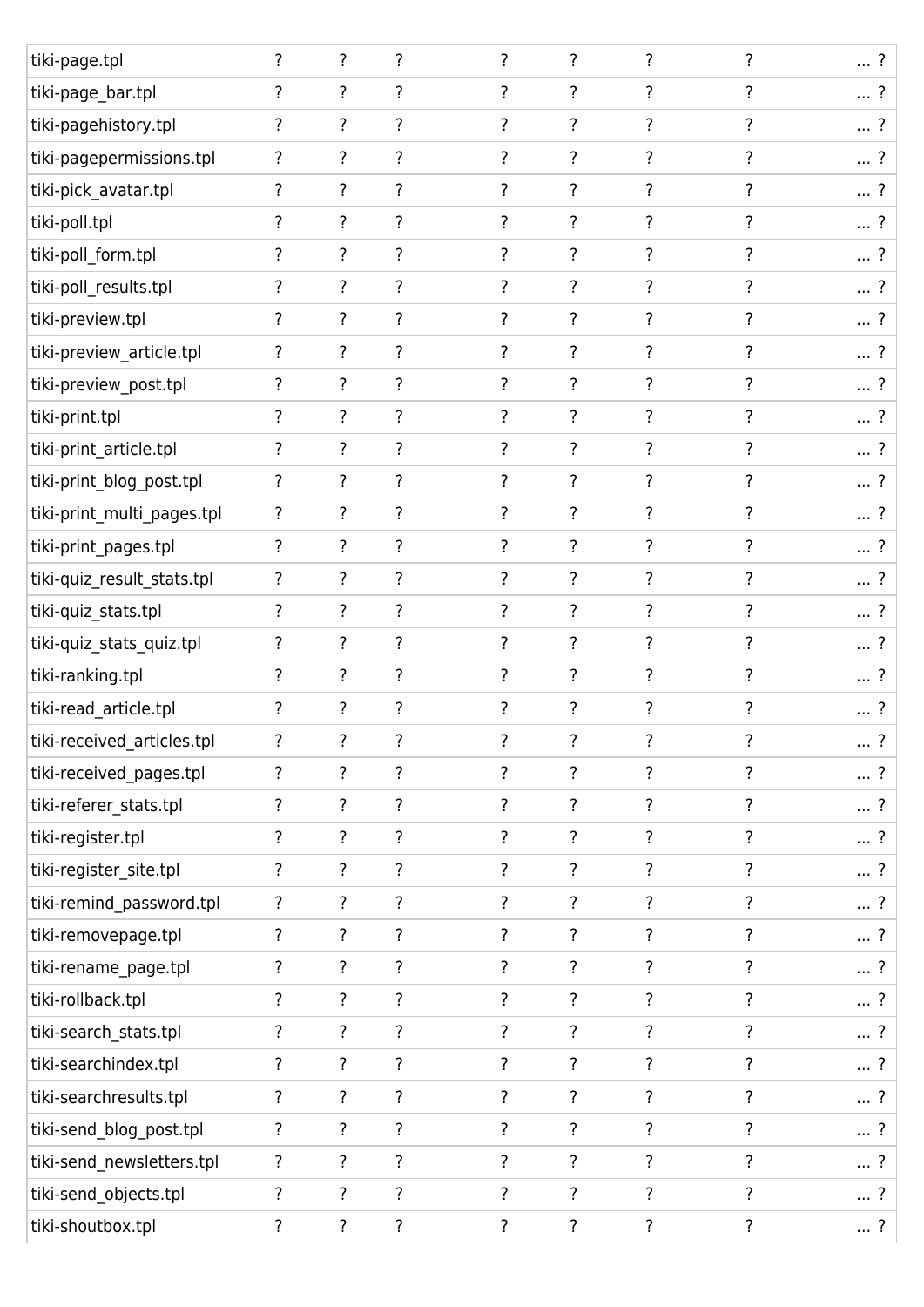| tiki-show_page.tpl                | $\overline{\cdot}$ | $\overline{\cdot}$       | ?                  | $\overline{\cdot}$       | $\overline{\cdot}$ | $\overline{\cdot}$ | ?                  | ?             |
|-----------------------------------|--------------------|--------------------------|--------------------|--------------------------|--------------------|--------------------|--------------------|---------------|
| tiki-show_page_raw.tpl            | ?                  | ?                        | ?                  | ?                        | ?                  | ?                  | ?                  | ?             |
| tiki-simple_plugin.tpl            | $\overline{\cdot}$ | $\overline{?}$           | $\overline{\cdot}$ | $\overline{\cdot}$       | ?                  | $\overline{\cdot}$ | $\overline{\cdot}$ | ?             |
| tiki-slideshow.tpl                | ?                  | ?                        | ?                  | ?                        | ?                  | ?                  | ?                  | ?             |
| tiki-smileys.tpl                  | ?                  | ?                        | ?                  | ?                        | ?                  | ?                  | ?                  | ?             |
| tiki-special_chars.html           | ?                  | $\overline{\mathcal{E}}$ | ?                  | ?                        | ?                  | ?                  | ?                  | ?             |
| tiki-special_chars.php            | ?                  | $\overline{\cdot}$       | ?                  | ?                        | ?                  | ?                  | ?                  | ?             |
| tiki-stats.tpl                    | ?                  | ?                        | ?                  | ?                        | ?                  | ?                  | ?                  | ?             |
| tiki-survey_stats.tpl             | ?                  | $\overline{\cdot}$       | ?                  | ?                        | ?                  | ?                  | ?                  | $\ldots$ ?    |
| tiki-survey_stats_survey.tpl      | ?                  | ?                        | ?                  | 7                        | ?                  | ?                  |                    | $\ldots$ ?    |
| tiki-take_quiz.tpl                | ?                  | $\overline{\cdot}$       | ?                  | ?                        | ?                  | ?                  | ?                  | ?             |
| tiki-take_survey.tpl              | ?                  | ?                        | ?                  | ?                        | ?                  | ?                  | ?                  | ?             |
| tiki-theme_control.tpl            | ?                  | ?                        | ?                  | 7                        | ?                  | ?                  | ?                  | $\ldots$ ?    |
| tiki-theme_control_objects.tpl    | ?                  | ?                        | ?                  | ?                        | ?                  | ?                  |                    | $\ldots$ ?    |
| tiki-theme_control_sections.tpl ? |                    | ?                        | ?                  | ?                        | ?                  | ?                  | ?                  | $\ldots$ ?    |
| tiki-top_bar.tpl                  | $\overline{\cdot}$ | $\overline{\cdot}$       | $\overline{?}$     | ?                        | ?                  | ?                  | ?                  | $\ldots$ ?    |
| tiki-upload_file.tpl              | ?                  | ?                        | ?                  | ?                        | ?                  | ?                  | ?                  | ?             |
| tiki-upload_image.tpl             | $\overline{\cdot}$ | ?                        | ?                  | ?                        | ?                  | ?                  | ?                  | ?             |
| tiki-user_assigned_modules.tpl ?  |                    | ?                        | ?                  | ?                        | ?                  | ?                  | ?                  | ?             |
| tiki-user_bookmarks.tpl           | ?                  | $\overline{\cdot}$       | $\overline{\cdot}$ | $\overline{?}$           | ?                  | ?                  | ?                  | ?             |
| tiki-user_information.tpl         | ?                  | ?                        | ?                  | 7                        | ?                  | ?                  | ?                  | $\cdot$ ?<br> |
| tiki-user_menu.tpl                | $\overline{\cdot}$ | $\ddot{?}$               | ?                  | $\overline{\mathcal{E}}$ | ?                  | ?                  | ?                  | $\ldots$ ?    |
| tiki-user_preferences.tpl         | ?                  | ?                        | ?                  | $\overline{\cdot}$       | ?                  | ?                  | ?                  | ?             |
| tiki-user_tasks.tpl               | $\overline{\cdot}$ | $\overline{\cdot}$       | ?                  | $\overline{?}$           | $\overline{\cdot}$ | $\overline{\cdot}$ | $\overline{\cdot}$ | $\ldots$ ?    |
| tiki-user_watches.tpl             | ?                  | $\overline{\cdot}$       | ?                  | $\overline{\cdot}$       | ?                  | ?                  | ?                  | $\ldots$ ?    |
| tiki-userfiles.tpl                | ?                  | $\overline{\cdot}$       | ?                  | $\overline{\cdot}$       | $\overline{\cdot}$ | $\overline{\cdot}$ | ?                  | $\ldots$ ?    |
| tiki-usermenu.tpl                 | ?                  | ?                        | ?                  | ?                        | ?                  | ?                  | ?                  | $\ldots$ ?    |
| tiki-userversions.tpl             | $\overline{\cdot}$ | $\overline{\cdot}$       | $\overline{\cdot}$ | $\overline{?}$           | $\overline{\cdot}$ | $\overline{\cdot}$ | ?                  | $\ldots$ ?    |
| tiki-view_articles.tpl            | ?                  | ?                        | ?                  | $\overline{\cdot}$       | ?                  | ?                  | ?                  | ?             |
| tiki-view_banner.tpl              | ?                  | $\overline{\cdot}$       | $\overline{\cdot}$ | ?                        | $\overline{\cdot}$ | $\overline{\cdot}$ | ?                  | $\ldots$ ?    |
| tiki-view_blog.tpl                | ?                  | ?                        | ?                  | ?                        | ?                  | ?                  | ?                  | $\ldots$ ?    |
| tiki-view_blog_post.tpl           | ?                  | $\overline{\cdot}$       | $\overline{?}$     | $\overline{\cdot}$       | ?                  | ?                  | ?                  | $\ldots$ ?    |
| tiki-view_cache.tpl               | $\overline{\cdot}$ | $\overline{\cdot}$       | ?                  | $\overline{?}$           | ?                  | ?                  | ?                  | $\ldots$ ?    |
| tiki-view_chart.tpl               | ?                  | $\overline{\cdot}$       | $\overline{\cdot}$ | $\overline{?}$           | ?                  | ?                  | ?                  | $\ldots$ ?    |
| tiki-view_chart_item.tpl          | ?                  | $\overline{?}$           | ?                  | ?                        | ?                  | ?                  | ?                  | $\ldots$ ?    |
| tiki-view_faq.tpl                 | ?                  | $\overline{?}$           | $\overline{?}$     | $\overline{?}$           | ?                  | $\overline{?}$     | $\overline{?}$     | $\ldots$ ?    |
| tiki-view_forum.tpl               | ?                  | ?                        | $\overline{\cdot}$ | $\overline{\cdot}$       | $\ddot{?}$         | ?                  | ?                  | ?             |